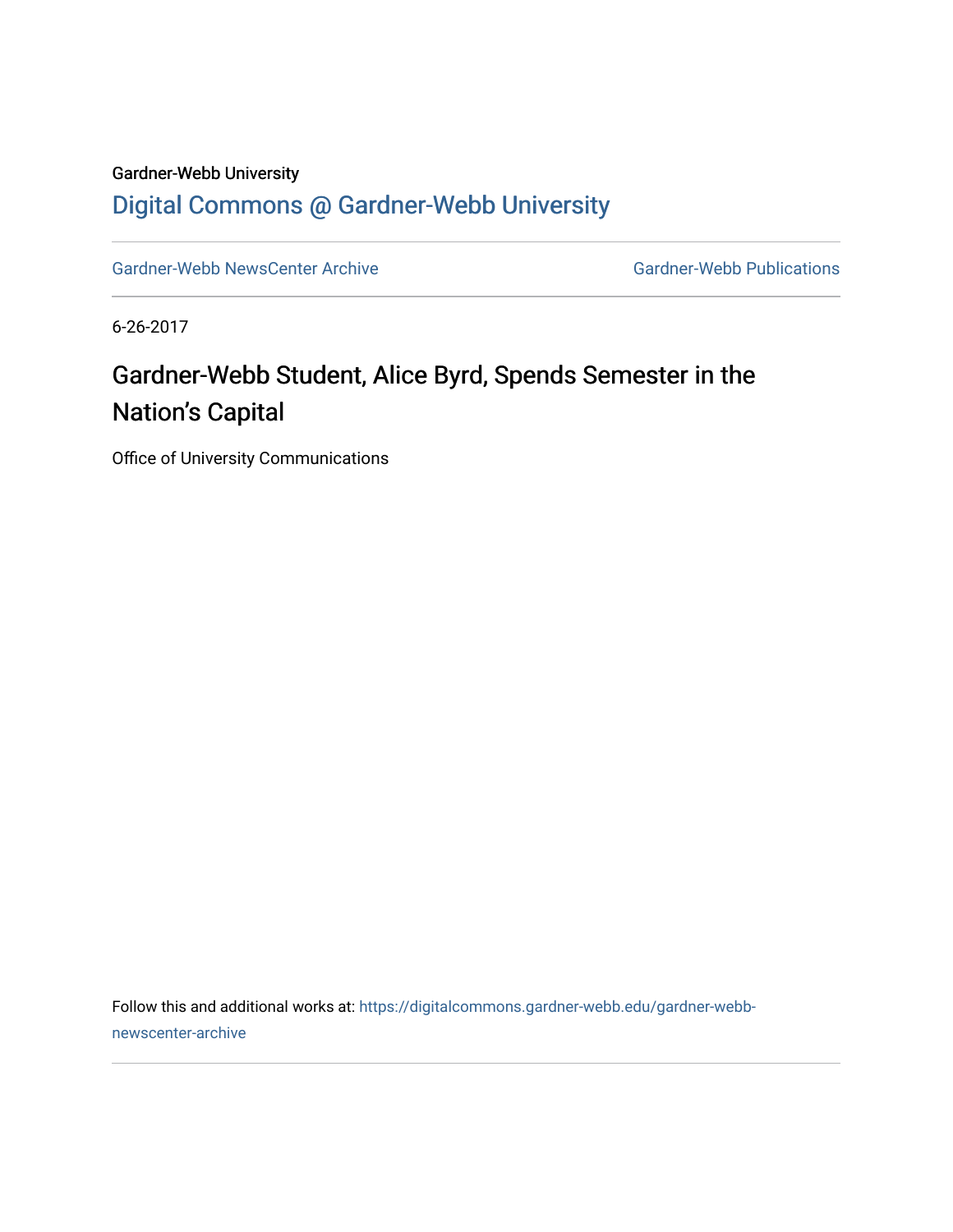## **Gardner-Webb Student, Alice Byrd, Spends Semester in the Nation's Capital**

**webpublish.gardner-webb.edu**[/newscenter/gardner-webb-student-alice-byrd-spends-semester-in-the-nations](https://webpublish.gardner-webb.edu/newscenter/gardner-webb-student-alice-byrd-spends-semester-in-the-nations-capital/)capital/

Office of University **Communications** 

*Internship in Washington D.C. Lands Student a Job and Countless Memories*

BOILING SPRINGS, N.C.-"The most life-changing opportunities often come out of nowhere and scare you half to death. That's what makes them worth doing."

Alice Byrd was undoubtedly terrified when she arrived in Washington D.C. for her fourmonth internship at kglobal, but, as she explains, the scariest opportunities are usually the most rewarding.

Byrd is a rising senior majoring in communication and new media with an emphasis in public relations and minoring in political science. During the spring semester of 2016, she completed an internship at kglobal, a public relations firm in Washington D.C. that collaborates with a range of clients from small businesses to national corporations.

Byrd decided to complete her internship in D.C., because she has always been fascinated with politics and leadership, and she jumped at the idea of gaining experience in the nation's capital. The corporation itself also focuses on an idea that enticed her – Leadership and the American Presidency. "More specifically, how a president's leadership style shapes their administration and their legacy," Byrd describes.

Byrd had a variety of exciting responsibilities to keep her busy while she was in D.C. "Each day came with a host of unique and challenging tasks – some days it was doing a photo shoot for a client, and other days it was running goodie bags all over town the Friday before the White House Easter Egg Roll," Byrd explains.

Between managing classes and her internship, Byrd made sure to find time to explore the city. On Thursdays, Byrd and her

fellow participants (15 in total) were fortunate enough to visit various sites organized through The Fund for American Studies, an educational nonprofit organization. "We went to places like the Department of Commerce, the Australian Embassy, and even met with

nonprofits like the National Endowment for Democracy," Byrd states.

Alice Byrd in Washington, DC

Alice Byrd in Washington

June 26, 2017